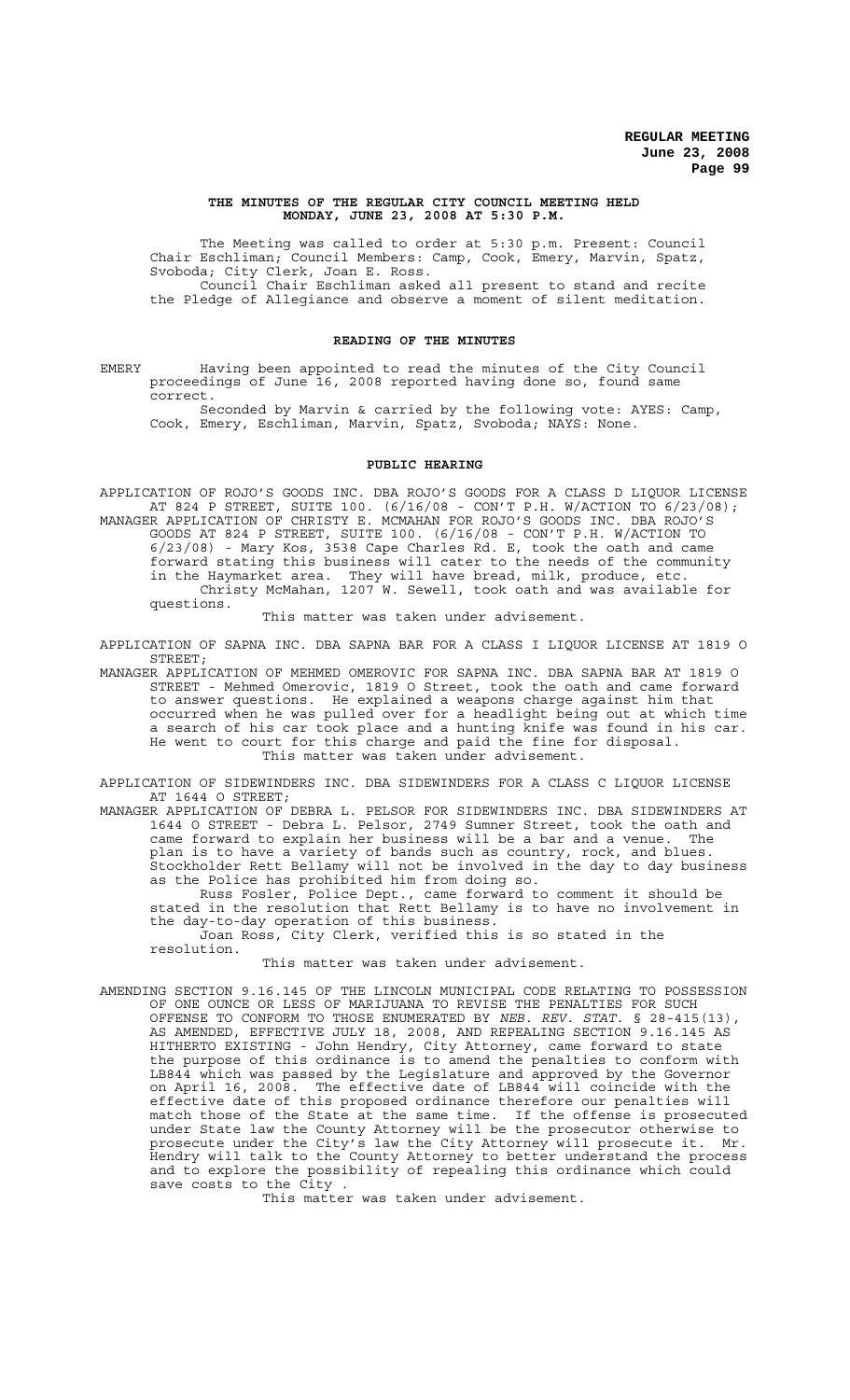CHANGE OF ZONE NO. 08022HP - APPLICATION OF DANJA PEGRAM SIDERS, ON BEHALF OF AGINVEST LLC, TO DESIGNATE THE DR. SLATTERY HOUSE AT 5230 NORTH 14TH STREET AS A HISTORIC LANDMARK - Marvin Krout, Director of Planning, came forward to request this item be placed on Pending Indefinitely to be able to talk to the applicant and possibly communicate with some of the surrounding property owners so everybody knows what the Planning Department is doing. The Planning Department has for several years planned to extend the street from the east called Morton Street through .<br>this property as a collector street to an intersection at N. 14<sup>th</sup> Street with Morton Street on the other side. It is being questioned that possibly Ms. Siders is requesting the 6 acres of land as well as the house be designated as a historic landmark to possibly prevent the extension of the street to occur.<br>MARVIN Moved to place Bill No. 08-

Moved to place Bill No. 08-73 on Pending Indefinitely with continued Public Hearing.

Seconded by Camp & carried by the following vote: AYES: Camp, Cook, Emery, Eschliman, Marvin, Spatz, Svoboda; NAYS: None. This matter was taken under advisement.

AMENDING SECTION 21.48.030 OF THE LINCOLN MUNICIPAL CODE RELATING TO PENALTIES FOR VIOLATIONS OF THE LINCOLN HOUSING CODE TO INCREASE THE FINE FOR FIRST OFFENSES FROM \$25.00 TO \$200.00, FOR SECOND OFFENSES FROM \$50.00 TO \$250.00, AND FOR THIRD OFFENSES AND EACH OFFENSE THEREAFTER FROM \$100.00 TO \$300.00, AND REPEALING SECTION 21.48.030 AS HITHERTO EXISTING Doug Emery, Council Member, stated this was brought to the Council by the Lincoln Policy Network in an attempt to get the fines up to reality and to prevent home owners from getting a building permit which is more prohibitive than paying the fine. This is geared toward the landlord depending on how the tenant/landlord lease is written.

Iva Walker, 1621 S. 3<sup>rd</sup> St., came forward to ask how long a time will the owner have to make the improvements on the property? She feels the increase of the fines is overbearing.

Michael Snodgrass, Executive Director of Neighborworks and facilitator for Lincoln Policy Network, stated this code is not necessarily to fine the first time offender, but for those who have been notified and have not made the repairs or improvements.

Lynne Fisher, 6500 Alpine Rd., Denton, NE, President of the Real Estate Owners and Managers Assn. came forward in support because it addresses the problems of poor property managers or those who simply refuse to take care of their property. The kinds of issues and violations would almost never be tenant caused instead it would be poor management, poor maintenance things that are owner controlled. It is ultimately the property owners responsibility so if the tenant is the problem the property owner has to correct it. Building and Safety will notify the property owner of the violation.

Richard Esquivel, 733 Cumings St., questioned if a homeowner has a natural disaster occur to the home, but does not have the money to repair the home how will this be enforced?

Larry Zink, 4926 Leighton Avenue, came forward in support of this change to have meaningful tools to keep the neighborhoods maintained.

Ed Patterson, no address given, came forward in support. He stated he is on the Board of Directors of Neighborworks which provides financial or technical assistance to single family live-in owners. The Urban Development is also available for assistance in certain situations. There are resources for assistance to repair property owners homes.

Tracy Corr, 1001 S. 37<sup>th</sup> Street, came forward in support and stated if a contractor does not complete the repairs in compliance with the code they are fined not the homeowner.

Pat Anderson-Sifuentez, 1500 S. 11<sup>th</sup> Street, feels the Building and Safety codes are too lenient and hopes the increase in fines will encourage property owners to comply. She stated there are a lot of resources to help those in need.

Danny Walker, 427 "E" Street, came forward in support.

 Mike Merwick, Director of Building & Safety, came forward to explain the code process. The fines were recommended by the National Housing Code Standards. It was stated that approximately 100 cases a year will go to Law Department of which the majority will be settled. If a house is destroyed due to a fire or tornado to the point it is uninhabitable the house is red tagged until taken care of. Building and Safety will work with the property owner in complying with the code. If it is a substantial problem it could take up to 60 to 90 days to comply. The property owner is responsible for any correction. The contractor hired to do a job for the property owner is not liable if the code is not met. Minimum Housing Code addresses painting, soffits, gutters, trash debris, porch with no railing, faulty wiring, plumbing, if 50% of house has peeling paint, etc.

This matter was taken under advisement.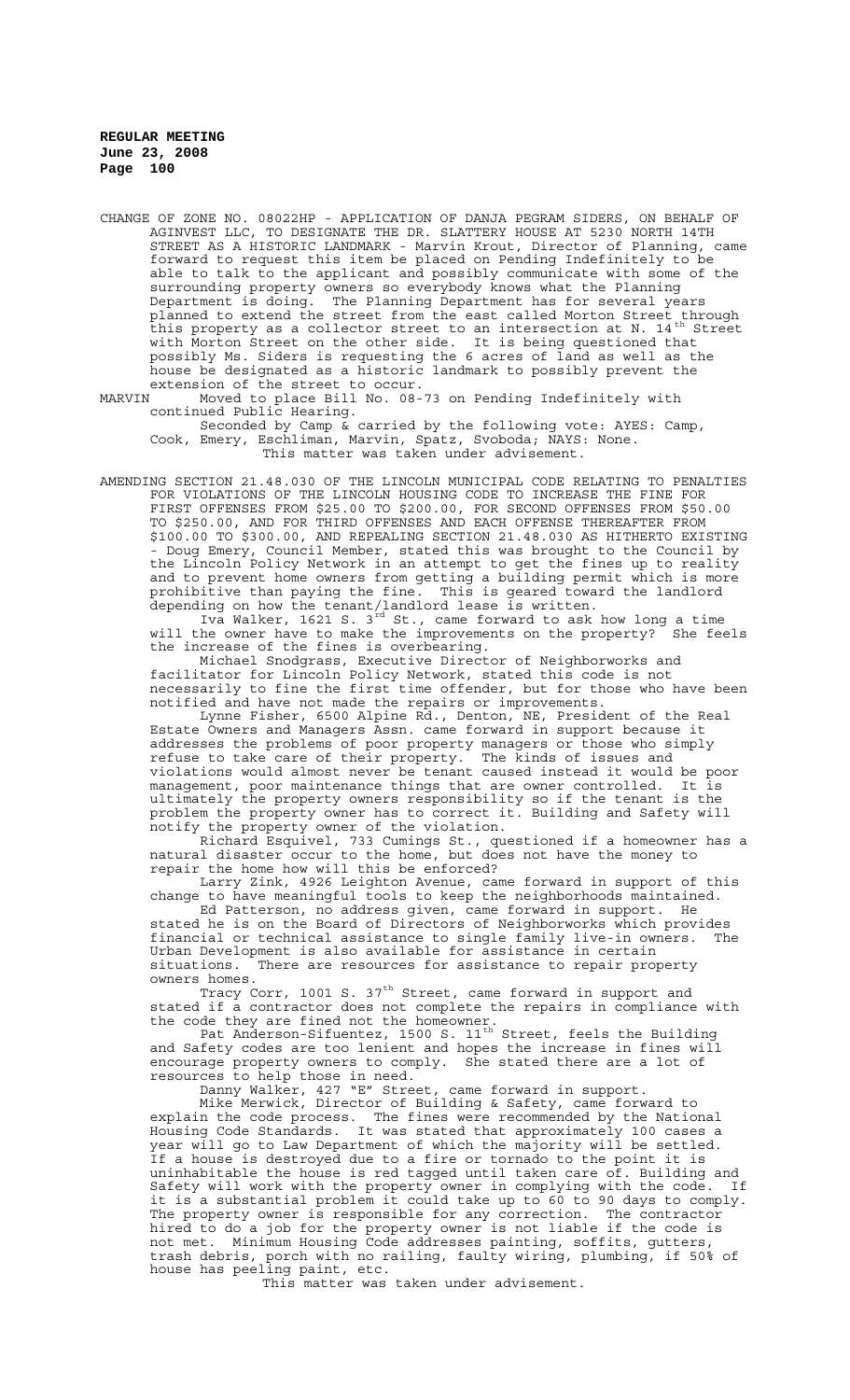APPROVING A JOINT CITY-COUNTY THREE-YEAR AGREEMENT WITH THOMSON WEST FOR ELECTRONIC LEGAL RESEARCH FOR A PERIOD OF JULY 1, 2008 THROUGH JUNE 30, 2011 FOR A FLAT MONTHLY FEE FOR 85 USERS IN THE CITY ATTORNEY'S OFFICE, COUNTY ATTORNEY'S OFFICE, PUBLIC DEFENDERS' OFFICE AND CORRECTIONS - John Hendry, City Attorney, stated this agreement with West Law will result in a total savings of \$5,700 over the three year contract period between the City and County. The City's savings will be approximately \$1,268. Due to this savings the Law Department will be able to recapture some research tools that were previously cut from the budget. This matter was taken under advisement.

#### **\*\* END OF PUBLIC HEARING \*\***

# **COUNCIL ACTION**

### **REPORTS OF CITY OFFICERS**

CLERK'S LETTER AND MAYOR'S APPROVAL OF RESOLUTIONS AND ORDINANCES PASSED BY THE CITY COUNCIL ON June 9, 2008 - CLERK presented said report which was placed on file in the Office of the City Clerk.

### **PETITIONS & COMMUNICATIONS**

| SETTING THE HEARING DATE OF MONDAY, JULY 14, 2008 AT 1:30 P.M. FOR THE<br>APPLICATION OF MIDTOWN DRIFTERS, INC. DBA DRIFTERS FOR A CLASS C LIQUOR<br>LICENSE LOCATED AT 3223 CORNHUSKER HWY. - CLERK read the following<br>resolution, introduced by Dan Marvin, who moved its adoption:<br>BE IT RESOLVED by the City Council, of the City of Lincoln, that a<br>A-84905<br>hearing date is hereby set for Mon., July 14, 2008 at 1:30 p.m. or as<br>soon thereafter as possible in the City Council Chambers, County-City<br>Building, 555 S. 10 <sup>th</sup> St., Lincoln, NE, for Application of Midtown<br>Drifters, Inc. dba Drifters for a Class C liquor license located at 3223<br>Cornhusker Highway. |
|------------------------------------------------------------------------------------------------------------------------------------------------------------------------------------------------------------------------------------------------------------------------------------------------------------------------------------------------------------------------------------------------------------------------------------------------------------------------------------------------------------------------------------------------------------------------------------------------------------------------------------------------------------------------------------------------------------------|
| If the Police Dept. is unable to complete the investigation by<br>said time, a new hearing date will be set.<br>Introduced by Dan Marvin                                                                                                                                                                                                                                                                                                                                                                                                                                                                                                                                                                         |
| Seconded by Camp & carried by the following vote: AYES: Camp,<br>Cook, Emery, Eschliman, Marvin, Spatz, Svoboda; NAYS: None.                                                                                                                                                                                                                                                                                                                                                                                                                                                                                                                                                                                     |
| SETTING THE HEARING DATE OF MONDAY, JULY 14, 2008 AT 1:30 P.M. FOR THE<br>APPLICATION OF WIYUAL RUACH DBA JOHNNY DISCO FOR A CLASS I LIQUOR<br>LICENSE LOCATED AT 2615 O STREET - CLERK read the following resolution,<br>introduced by Dan Marvin, who moved its adoption:                                                                                                                                                                                                                                                                                                                                                                                                                                      |
| BE IT RESOLVED by the City Council, of the City of Lincoln, that a<br>A-84906<br>hearing date is hereby set for Mon., July 14, 2008 at 1:30 p.m. or as<br>soon thereafter as possible in the City Council Chambers, County-City<br>Building, 555 S. 10 <sup>th</sup> St., Lincoln, NE, for Application of Wiyual Ruach<br>dba Johnny Disco for a Class I liquor license located at 2615 O Street.<br>If the Police Dept. is unable to complete the investigation by<br>said time, a new hearing date will be set.                                                                                                                                                                                                |
| Introduced by Dan Marvin<br>Seconded by Camp & carried by the following vote: AYES: Camp,<br>Cook, Emery, Eschliman, Marvin, Spatz, Svoboda; NAYS: None.                                                                                                                                                                                                                                                                                                                                                                                                                                                                                                                                                         |
| SETTING THE HEARING DATE OF MONDAY, JULY 14, 2008 AT 1:30 P.M. FOR THE<br>APPLICATION OF HUMMERZ BAR & GRILL, INC. DBA HUMMERZ BAR & GRILL FOR A<br>CLASS I LIQUOR LICENSE LOCATED AT 501 WEST A STREET, STE. 103 - CLERK<br>read the following resolution, introduced by Dan Marvin, who moved its<br>adoption:                                                                                                                                                                                                                                                                                                                                                                                                 |
| BE IT RESOLVED by the City Council, of the City of Lincoln, that a<br>A-84907<br>hearing date is hereby set for Mon., July 14, 2008 at 1:30 p.m. or as<br>soon thereafter as possible in the City Council Chambers, County-City<br>Building, 555 S. 10 <sup>th</sup> St., Lincoln, NE, for Application of Hummerz Bar &<br>Grill, Inc. dba Hummerz Bar & Grill for a Class I liquor license located<br>at 501 West A Street, Ste. 103.<br>If the Police Dept. is unable to complete the investigation by<br>said time, a new hearing date will be set.                                                                                                                                                           |

Introduced by Dan Marvin Seconded by Camp & carried by the following vote: AYES: Camp, Cook, Emery, Eschliman, Marvin, Spatz, Svoboda; NAYS: None.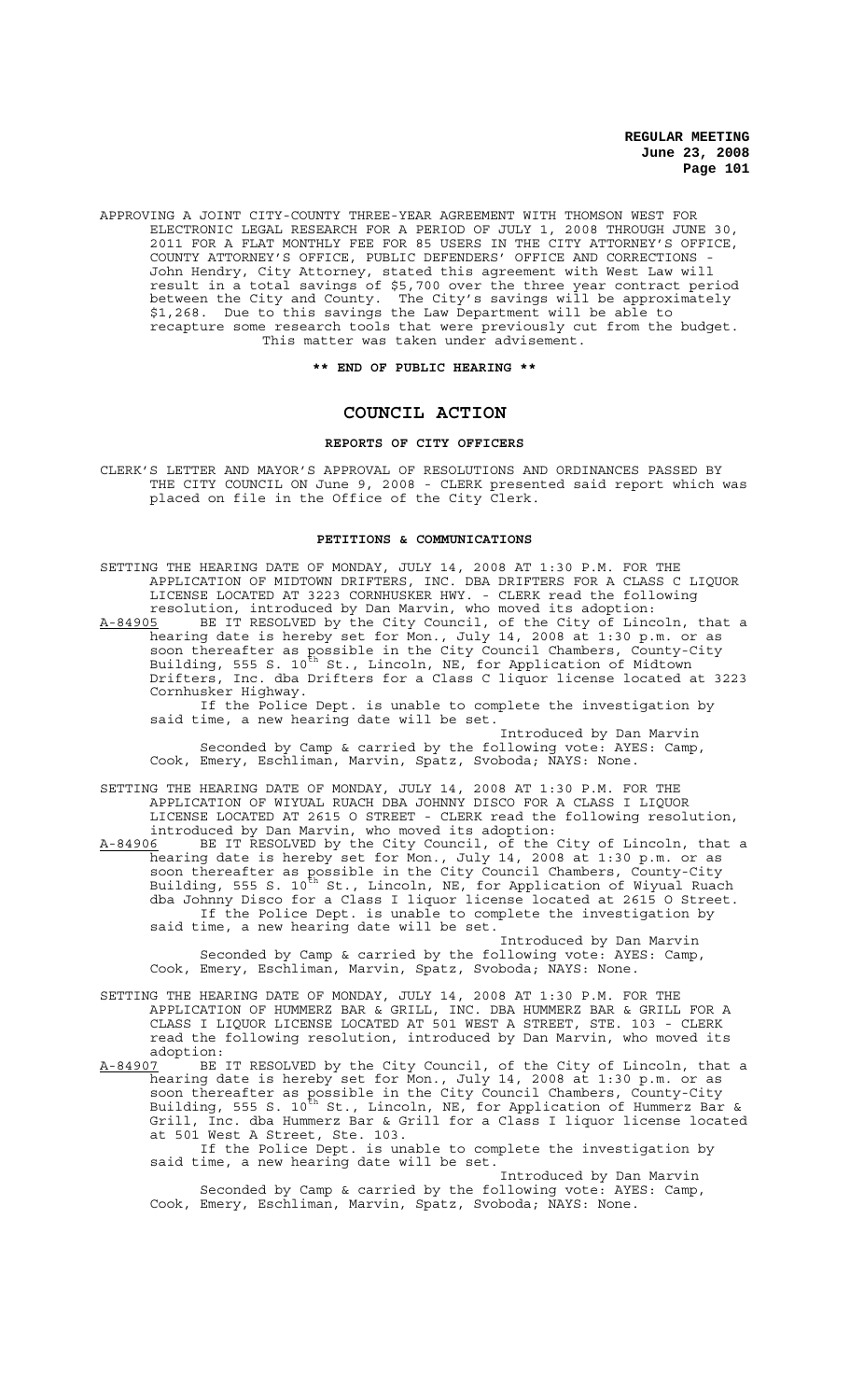SETTING THE HEARING DATE OF MONDAY, JULY 14, 2008 AT 1:30 P.M. FOR THE APPLICATION OF REYES CLUB FOR A CLASS I LIQUOR LICENSE LOCATED AT 2608 PARK BLVD. - CLERK read the following resolution, introduced by Dan Marvin, who moved its adoption:<br>A-84908 BE IT RESOLVED by the City

A-84908 BE IT RESOLVED by the City Council, of the City of Lincoln, that a hearing date is hereby set for Mon., July 14, 2008 at 1:30 p.m. or as soon thereafter as possible in the City Council Chambers, County-City Building, 555 S. 10<sup>th</sup> St., Lincoln, NE, for Application of Reyes Club for Class I liquor license located at 2608 Park Blvd. If the Police Dept. is unable to complete the investigation by

said time, a new hearing date will be set. Introduced by Dan Marvin Seconded by Camp & carried by the following vote: AYES: Camp,

Cook, Emery, Eschliman, Marvin, Spatz, Svoboda; NAYS: None.

### **LIQUOR RESOLUTIONS**

APPLICATION OF ROJO'S GOODS INC. DBA ROJO'S GOODS FOR A CLASS D LIQUOR LICENSE AT 824 P STREET, SUITE 100. (6/16/08 - CON'T P.H. W/ACTION TO 6/23/08) - CLERK read the following resolution, introduced by Ken Svoboda, who

moved its adoption for approval:<br>A-84909 BE IT RESOLVED by the City BE IT RESOLVED by the City Council of the City of Lincoln, Nebraska:

That after hearing duly had as required by law, consideration of the facts of this application, the Nebraska Liquor Control Act, and the pertinent City ordinances, the City Council recommends that the application of Rojo's Goods Inc. dba Rojo's Goods for a Class "D" liquor license at 824 P Street, Suite 100, Lincoln, Nebraska, for the license period ending April 30, 2009, be approved with the condition that the premise complies in every respect with all city and state regulations. The City Clerk is directed to transmit a copy of this resolution to the Nebraska Liquor Control Commission.

Introduced by Ken Svoboda Seconded by Marvin & carried by the following vote: AYES: Cook, Emery, Eschliman, Marvin, Spatz, Svoboda; NAYS: None; ABSTAINED: Camp.

MANAGER APPLICATION OF CHRISTY E. MCMAHAN FOR ROJO'S GOODS INC. DBA ROJO'S GOODS AT 824 P STREET, SUITE 100. (6/16/08 - CON'T P.H. W/ACTION TO 6/23/08) - CLERK read the following resolution, introduced by Ken Svoboda, who moved its adoption for approval:

A-84910 WHEREAS, Rojo's Goods Inc. dba Rojo's Goods located at 824 P Street, Suite 100, Lincoln, Nebraska has been approved for a Retail Class "D" liquor license, and now requests that Christy E. McMahan be named manager;<br>WHEREAS,

Christy E. McMahan appears to be a fit and proper person to manage said business. NOW, THEREFORE, BE IT RESOLVED by the City Council of the City of

Lincoln, Nebraska:

That after hearing duly had as required by law, consideration of the facts of this application, the Nebraska Liquor Control Act, and the pertinent City ordinances, the City Council recommends that Christy E. McMahan be approved as manager of this business for said licensee. The City Clerk is directed to transmit a copy of this resolution to the Nebraska Liquor Control Commission.

Introduced by Ken Svoboda Seconded by Spatz & carried by the following vote: AYES: Cook, Emery, Eschliman, Marvin, Spatz, Svoboda; NAYS: None; ABSTAINED: Camp.

APPLICATION OF SAPNA INC. DBA SAPNA BAR FOR A CLASS I LIQUOR LICENSE AT 1819 O STREET - CLERK read the following resolution, introduced by Ken Svoboda, who moved its adoption for approval:

A-84911 BE IT RESOLVED by the City Council of the City of Lincoln, Nebraska:

That after hearing duly had as required by law, consideration of the facts of this application, the Nebraska Liquor Control Act, and the pertinent City ordinances, the City Council recommends that the application of SAPNA Inc. dba Sapna Bar for a Class "I" liquor license at 1819 O Street, Lincoln, Nebraska, for the license period ending April 30, 2009, be approved with the condition that the premise complies in every respect with all city and state regulations. The City Clerk is directed to transmit a copy of this resolution to the Nebraska Liquor<br>directed to transmit a copy of this resolution to the Nebraska Liquor Control Commission.

Introduced by Ken Svoboda Seconded by Marvin & carried by the following vote: AYES: Camp, Cook, Emery, Eschliman, Marvin, Spatz, Svoboda; NAYS: None.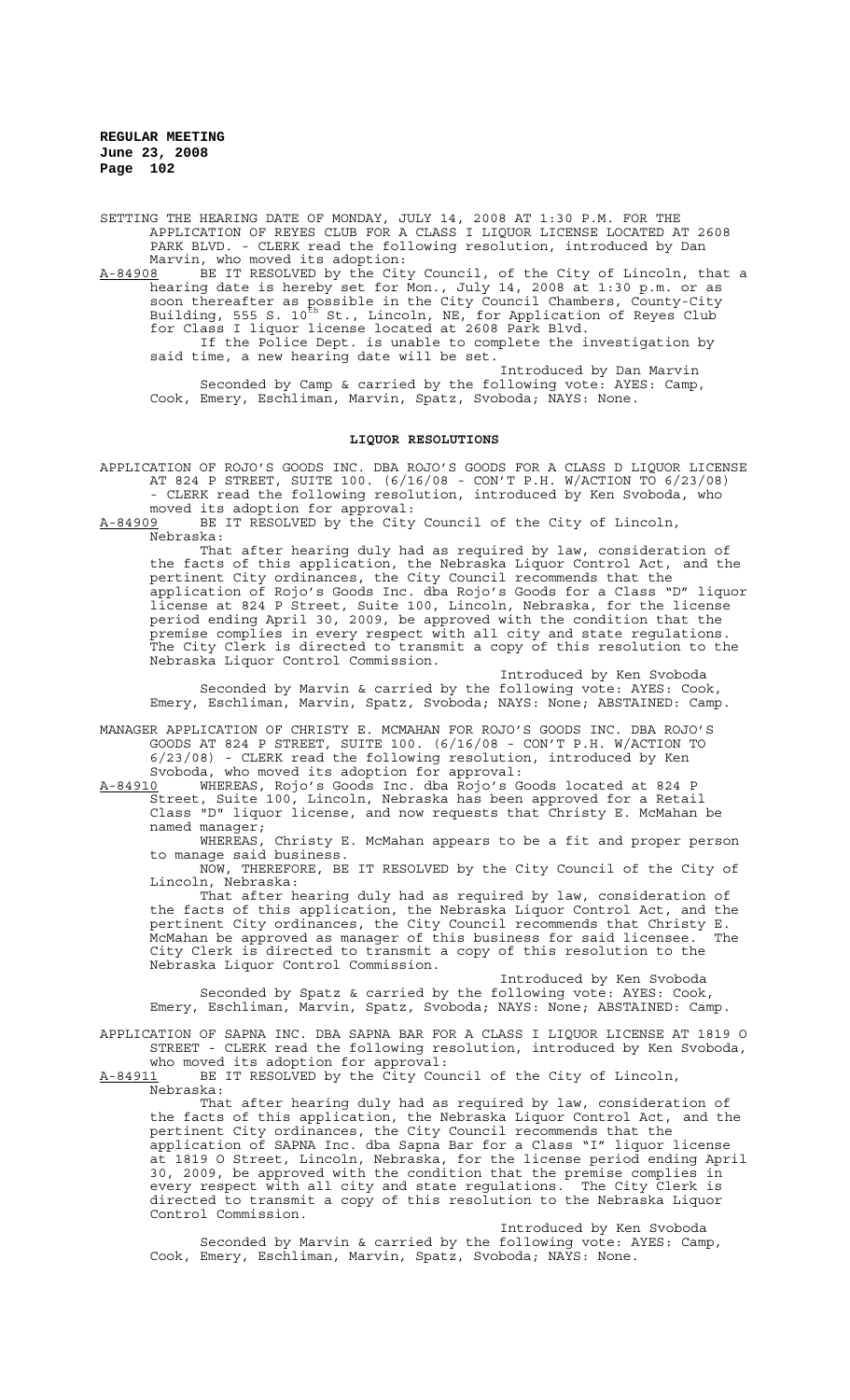MANAGER APPLICATION OF MEHMED OMEROVIC FOR SAPNA INC. DBA SAPNA BAR AT 1819 O STREET - CLERK read the following resolution, introduced by Ken Svoboda, who moved its adoption for approval:<br>A-84912 WHEREAS, SAPNA Inc. dba Sapna 1

A-84912 WHEREAS, SAPNA Inc. dba Sapna Bar located at 1819 O Street, Lincoln, Nebraska has been approved for a Retail Class "I" liquor

license, and now requests that Mehmed Omerovic be named manager;

WHEREAS, Mehmed Omerovic appears to be a fit and proper person to manage said business.

NOW, THEREFORE, BE IT RESOLVED by the City Council of the City of Lincoln, Nebraska:

That after hearing duly had as required by law, consideration of the facts of this application, the Nebraska Liquor Control Act, and the pertinent City ordinances, the City Council recommends that Mehmed Omerovic be approved as manager of this business for said licensee. The City Clerk is directed to transmit a copy of this resolution to the Nebraska Liquor Control Commission.

Introduced by Ken Svoboda Seconded by Marvin & carried by the following vote: AYES: Camp, Cook, Emery, Eschliman, Marvin, Spatz, Svoboda; NAYS: None.

APPLICATION OF SIDEWINDERS INC. DBA SIDEWINDERS FOR A CLASS C LIQUOR LICENSE AT 1644 O STREET - CLERK read the following resolution, introduced by Ken Svoboda, who moved its adoption for approval:

A-84913 BE IT RESOLVED by the City Council of the City of Lincoln, <u>A-84913</u> BE I'<br>:Nebraska

That after hearing duly had as required by law, consideration of the facts of this application, the Nebraska Liquor Control Act, and the pertinent City ordinances, the City Council recommends that the application of Sidewinders Inc. dba Sidewinders for a Class "C" liquor license at 1644 O Street, Lincoln, Nebraska, for the license period ending October 31, 2008, be approved with the following terms and conditions:

1. The premise complies in every respect with all city and state regulations.

2. Pursuant to *Neb. Rev. Stat.* § 53-132 co-owner Rett Bellamy is not eligible to hold a liquor license and shall have no involvement in the day-to-day operation of the business of Sidewinders Inc. dba Sidewinders.

The City Clerk is directed to transmit a copy of this resolution to the Nebraska Liquor Control Commission.

Introduced by Ken Svoboda Seconded by Spatz & carried by the following vote: AYES: Camp, Cook, Emery, Eschliman, Marvin, Spatz, Svoboda; NAYS: None.

MANAGER APPLICATION OF DEBRA L. PELSOR FOR SIDEWINDERS INC. DBA SIDEWINDERS AT 1644 O STREET - CLERK read the following resolution, introduced by Ken

Svoboda, who moved its adoption for approval:<br>A-84914 WHEREAS, Sidewinders Inc. dba Sidewinde WHEREAS, Sidewinders Inc. dba Sidewinders located at 1644 O

Street, Lincoln, Nebraska has been approved for a Retail Class "C" liquor license, and now requests that Debra L. Pelsor be named manager; WHEREAS, Debra L. Pelsor appears to be a fit and proper person to manage said business.

NOW, THEREFORE, BE IT RESOLVED by the City Council of the City of Lincoln, Nebraska:

That after hearing duly had as required by law, consideration of the facts of this application, the Nebraska Liquor Control Act, and the pertinent City ordinances, the City Council recommends that Debra L. Pelsor be approved as manager of this business for said licensee. The City Clerk is directed to transmit a copy of this resolution to the Nebraska Liquor Control Commission.

Introduced by Ken Svoboda Seconded by Spatz & carried by the following vote: AYES: Camp, Cook, Emery, Eschliman, Marvin, Spatz, Svoboda; NAYS: None.

# **ORDINANCES - 2ND READING & RELATED RESOLUTIONS (as required)**

AMENDING SECTION 9.16.145 OF THE LINCOLN MUNICIPAL CODE RELATING TO POSSESSION OF ONE OUNCE OR LESS OF MARIJUANA TO REVISE THE PENALTIES FOR SUCH OFFENSE TO CONFORM TO THOSE ENUMERATED BY *NEB. REV. STAT.* § 28-415(13), AS AMENDED, EFFECTIVE JULY 18, 2008, AND REPEALING SECTION 9.16.145 AS HITHERTO EXISTING - CLERK read an ordinance, introduced by Doug Emery, amending Section 9.16.145 of the Lincoln Municipal Code relating to possession of one ounce or less of marijuana to revise the penalties for such offense to conform to those enumerated by *Neb. Rev. Stat.* § 28- 415(13), as amended, effective July 18, 2008; and repealing Section 9.16.145 of the Lincoln Municipal Code as hitherto existing, the second time.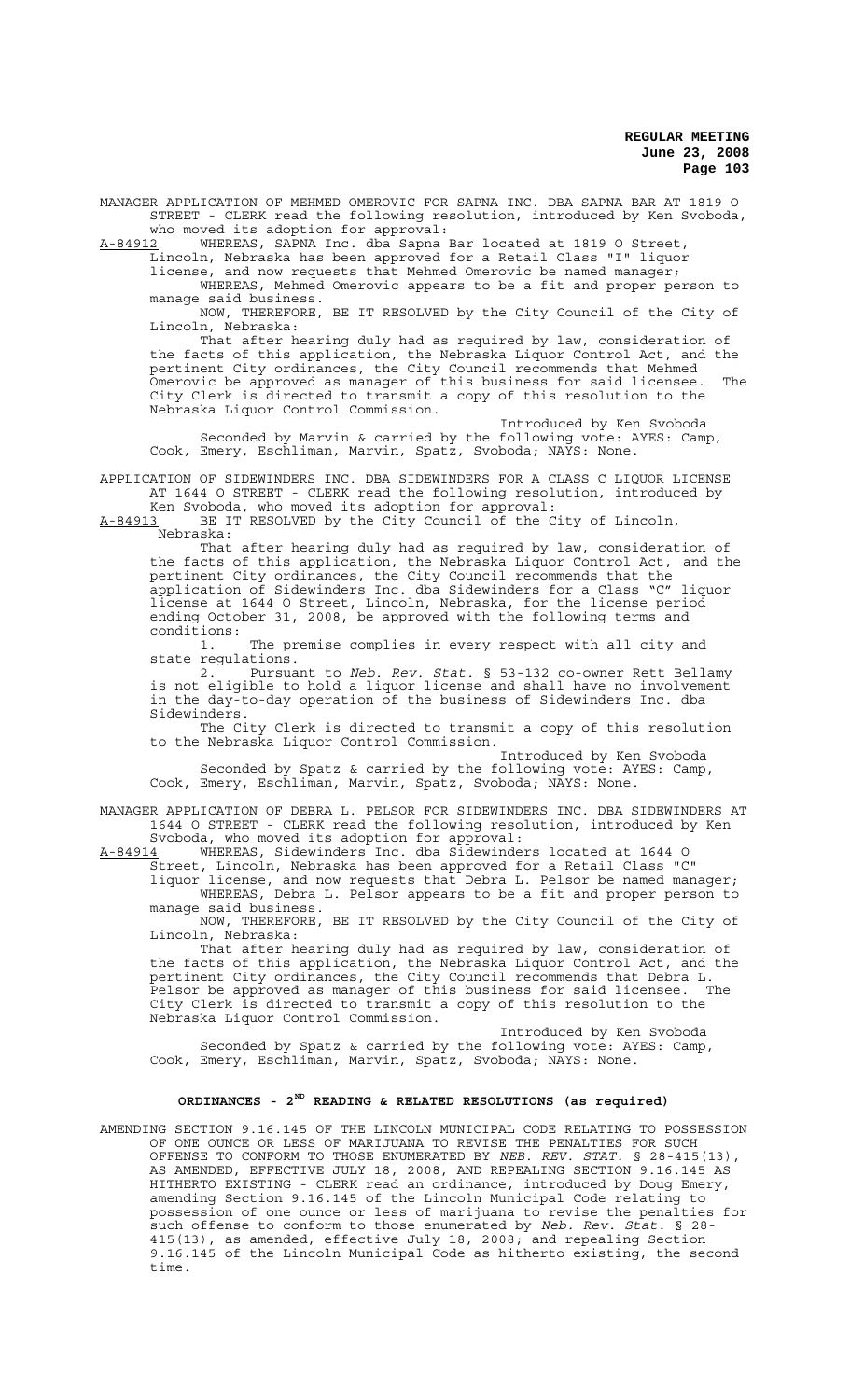CHANGE OF ZONE NO. 08022HP - APPLICATION OF DANJA PEGRAM SIDERS, ON BEHALF OF AGINVEST LLC, TO DESIGNATE THE DR. SLATTERY HOUSE AT 5230 NORTH 14TH STREET AS A HISTORIC LANDMARK - PRIOR to reading:

MARVIN Moved to place Bill No. 08-73 on Pending Indefinitely with continued Public Hearing.

Seconded by Camp & carried by the following vote: AYES: Camp, Cook, Emery, Eschliman, Marvin, Spatz, Svoboda; NAYS: None.

CLERK Read an ordinance, introduced by Doug Emery, amending the City of Lincoln District Map attached to and made a part of Title 27 of the Lincoln Municipal Code by designating certain property as a Landmark, the second time.

AMENDING SECTION 21.48.030 OF THE LINCOLN MUNICIPAL CODE RELATING TO PENALTIES FOR VIOLATIONS OF THE LINCOLN HOUSING CODE TO INCREASE THE FINE FOR FIRST OFFENSES FROM \$25.00 TO \$200.00, FOR SECOND OFFENSES FROM \$50.00 TO \$250.00, AND FOR THIRD OFFENSES AND EACH OFFENSE THEREAFTER FROM \$100.00 TO \$300.00, AND REPEALING SECTION 21.48.030 AS HITHERTO EXISTING - CLERK read an ordinance, introduced by Doug Emery, amending Section 21.48.030 of the Lincoln Municipal Code relating to penalties for violations of the Lincoln Housing Code to increase the fine for first offenses from \$25.00 to \$200.00, for second offenses from \$50.00 to \$250.00, and for third offenses and each offense thereafter from \$100.00 to \$300.00; and repealing Section 21.48.030 of the Lincoln Municipal Code as hitherto existing, the second time.

### **PUBLIC HEARING RESOLUTIONS**

APPROVING A JOINT CITY-COUNTY THREE-YEAR AGREEMENT WITH THOMSON WEST FOR ELECTRONIC LEGAL RESEARCH FOR A PERIOD OF JULY 1, 2008 THROUGH JUNE 30, 2011 FOR A FLAT MONTHLY FEE FOR 85 USERS IN THE CITY ATTORNEY'S OFFICE, COUNTY ATTORNEY'S OFFICE, PUBLIC DEFENDERS' OFFICE AND CORRECTIONS - CLERK read the resolution, introduced by Doug Emery, who moved its adoption:

A-84915 BE IT RESOLVED by the City Council of the City of Lincoln, Nebraska:

That the attached three-year Agreement between Thomson West and the City of Lincoln, Nebraska for computerized legal research, in accordance with the terms and conditions contained in said agreement, is hereby approved and the Mayor is authorized to execute the same on behalf of the City of Lincoln.

The City Clerk is directed to return the executed copies of the Agreement to Steve Huggenberger, Assistant City Attorney, for transmittal to Thomson West.

Seconded by Camp & carried by the following vote: AYES: Camp, Cook, Emery, Eschliman, Marvin, Spatz, Svoboda; NAYS: None.

### **APPEAL OF PUBLIC DANCE PERMIT AND SPECIAL DESIGNATED LIQUOR LICENSE (SDL)**

APPEAL OF LINDSAY KROGER DBA DOWN THE HATCH, 5601 NW 1 $^{\rm{ST}}$  STREET OF THE DENIAL OF AN OUTDOOR EVENT ON JULY 19, 2008, FROM 7:00 P.M. TO 1:00 A.M. INCLUDING A ONE-DAY PUBLIC DANCE PERMIT AND A SPECIAL DESIGNATED LICENSE DUE TO NONCOMPLIANCE OF ZONING ON PROPERTY LOCATED AT 5601 NW  $1<sup>ST</sup>$  STREET - PRIOR to reading:

CAMP Moved to Withdraw the appeal of Lindsay Kroger dba Down the Hatch. Seconded by Emery & carried by the following vote: AYES: Camp, Cook, Emery, Eschliman, Marvin, Spatz, Svoboda; NAYS: None.

 The resolution, having been **WITHDRAWN**, was assigned the File **#38-4574** & was placed on file in the Office of the City Clerk.

# **ORDINANCE - 1ST READING & RELATED RESOLUTIONS (AS REQUIRED)**

APPROVING THE MASTER FIBER IRU CONVEYANCE AND CONDUIT SHARING AGREEMENT FOR A TERM OF 20 YEARS BETWEEN THE CITY AND UNITE PRIVATE NETWORKS FOR THE PLACEMENT AND SHARING OF NETWORK FACILITIES ON CITY RIGHT-OF-WAY - CLERK read an ordinance, introduced by Dan Marvin, accepting and approving the Master Fiber IRU Conveyance and Conduit Sharing Agreement between the City of Lincoln, Nebraska, a municipal corporation, and Unite Private Networks, LLC (Unite) for the placement and sharing of network facilities upon City right-of-way property and authorizing the Mayor to sign such Agreement on behalf of the City, the first time.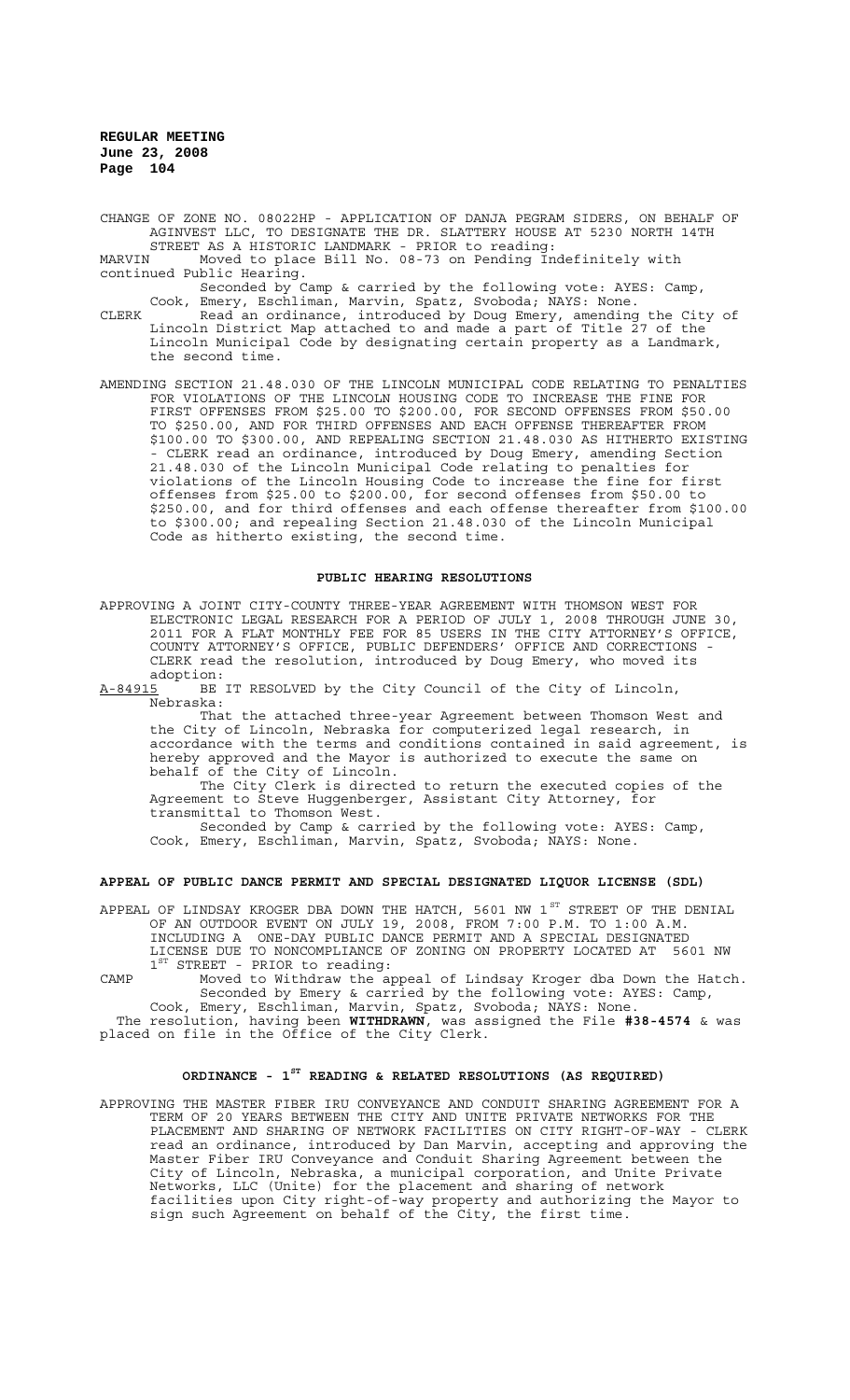- APPROVING THE DEVELOPMENT AND CONDITIONAL ZONING AGREEMENT BETWEEN THE CITY AND WHITEHEAD OIL COMPANY FOR THE DEVELOPMENT OF THE PROPERTY GENERALLY LOCATED AT S. 33RD AND A STREETS SUBJECT TO RESTRICTIONS ON ACCESS TO A STREET, USES, LIGHTING, AND SIGNAGE TO BE COMPATIBLE WITH THE ADJACENT RESIDENTIAL NEIGHBORHOOD. (RELATED ITEMS: 08R-143, 08-76) (ACTION DATE:  $7/14/08$ ).
- CHANGE OF ZONE 08023 APPLICATION OF WHITEHEAD OIL CO. FOR A CHANGE OF ZONE FROM R-2 RESIDENTIAL DISTRICT TO B-3 COMMERCIAL DISTRICT ON APPROXIMATELY .13 ACRES GENERALLY LOCATED NORTHWEST OF S. 33RD AND A STREETS. (RELATED ITEMS: 08R-143, 08-76) - CLERK read an ordinance, introduced by Dan Marvin, amending the Lincoln Zoning District Maps attached to and made a part of Title 27 of the Lincoln Municipal Code, as provided by Section 27.05.020 of the Lincoln Municipal Code, by changing the boundaries of the districts established and shown thereon, the first time.

# **ORDINANCES - 3RD READING & RELATED RESOLUTIONS (as required)**

VACATION NO. 06010 - VACATING SUNNY SLOPE ROAD EAST OF AVON LANE - PRIOR to reading:<br>MARVIN Mo

MARVIN Moved to amend Bill No. 08-67 as follows:

(a) On page 1, lines 4 through 8, correct the legal description in Section 1 to read as follows:

Section 1. That the portion of Sunny Slope Road east of Avon Lane, abutting Outlot C, Sunrise Estates  $\mathbb{1}^{\text{st}}$  Addition, and <del>the north</del> half of the Southeast Quarter of Section 23, Township 10 North, Range 7 East of the 6<sup>th</sup> P.M. Outlot D, Waterford Estates Addition, Lincoln, Lancaster County, Nebraska, be and the same is vacated, subject to the title of said street being vacated remaining in the City of Lincoln, Nebraska.<br>(b)

Amend Section 2 to be Section 3 and add a new Section 2 to read as follows:

Section 2. The Mayor is authorized to convey without additional consideration said vacated street right-of-way to the Sunrise Estates Community Association, as the Applicant owner of Outlot C, Sunrise Estate 1<sup>st</sup> Addition, Lancaster County, Nebraska and to refund back to the Applicant Waterford Estates, LLC the deposited \$9,925.31 purchase price.

Section  $2\overline{3}$  That this ordinance shall take effect and be in force from and after its passage and publication according to law. Seconded by Emery & carried by the following vote: AYES: Camp,

Cook, Emery, Eschliman, Marvin, Spatz, Svoboda; NAYS: None. CLERK Read an ordinance, introduced by Jonathan Cook, vacating Sunny Slope Road east of Avon Lane, and retaining title thereto in the City of Lincoln, Lancaster County, Nebraska, the third time. COOK Moved to pass the ordinance as amended.

Seconded by Marvin & carried by the following vote: AYES: Camp, Cook, Emery, Eschliman, Marvin, Spatz, Svoboda; NAYS: None. The ordinance, being numbered **#19097**, is recorded in Ordinance Book #26, Page

APPROVING A LEASE AGREEMENT BETWEEN THE CITY AND DITTMER & DITTMER OF CRETE, NEBRASKA, FOR THE LEASE OF OFFICE SPACE BY THE LINCOLN AREA AGENCY ON AGING FOR ITS LINCOLN INFORMATION FOR THE ELDERLY (LIFE) PROGRAM AT 1005 E. HIGHWAY 33, SUITE 6, CRETE, NEBRASKA FOR A TERM OF MAY 1, 2008 THROUGH MAY 31, 2009 - CLERK read an ordinance, introduced by Jonathan Cook, accepting and approving a Lease Agreement between the City of Lincoln and Dittmer & Dittmer of Crete for the lease of office space by the Lincoln Area Agency on Aging for its Lincoln Information For the Elderly (LIFE) Program located at 1005 E. Highway 33, Suite 6, Crete, NE 68333, for a 13-month term from May 1, 2008 through May 31, 2009, the third time.

COOK Moved to pass the ordinance as read.

Seconded by Spatz & carried by the following vote: AYES: Camp, Cook, Emery, Eschliman, Marvin, Spatz, Svoboda; NAYS: None. The ordinance, being numbered **#19098**, is recorded in Ordinance Book #26, Page

APPROVING A LEASE AGREEMENT BETWEEN THE CITY AND MUELLER/BIGERT RENTALS FOR THE LEASE OF OFFICE SPACE BY THE LINCOLN AREA AGENCY ON AGING FOR ITS LINCOLN INFORMATION FOR THE ELDERLY (LIFE) PROGRAM AT 137 N. 8TH STREET, GENEVA, NEBRASKA, FOR A TERM JULY 1, 2008 THROUGH JUNE 30, 2009 - PRIOR to reading:<br>SVOBODA Moved

Moved to amend Bill No.  $08-71$  as follows:<br>(a) On page 1, lines 4 and 5, delete the

On page 1, lines 4 and 5, delete the dates "July 1, 2008 through June 30, 2009 and insert in lieu thereof the dates of August 1, 2008 through July 31, 2009. of August 1, 2008 through July 31, Seconded by Marvin & carried by the following vote: AYES: Camp,